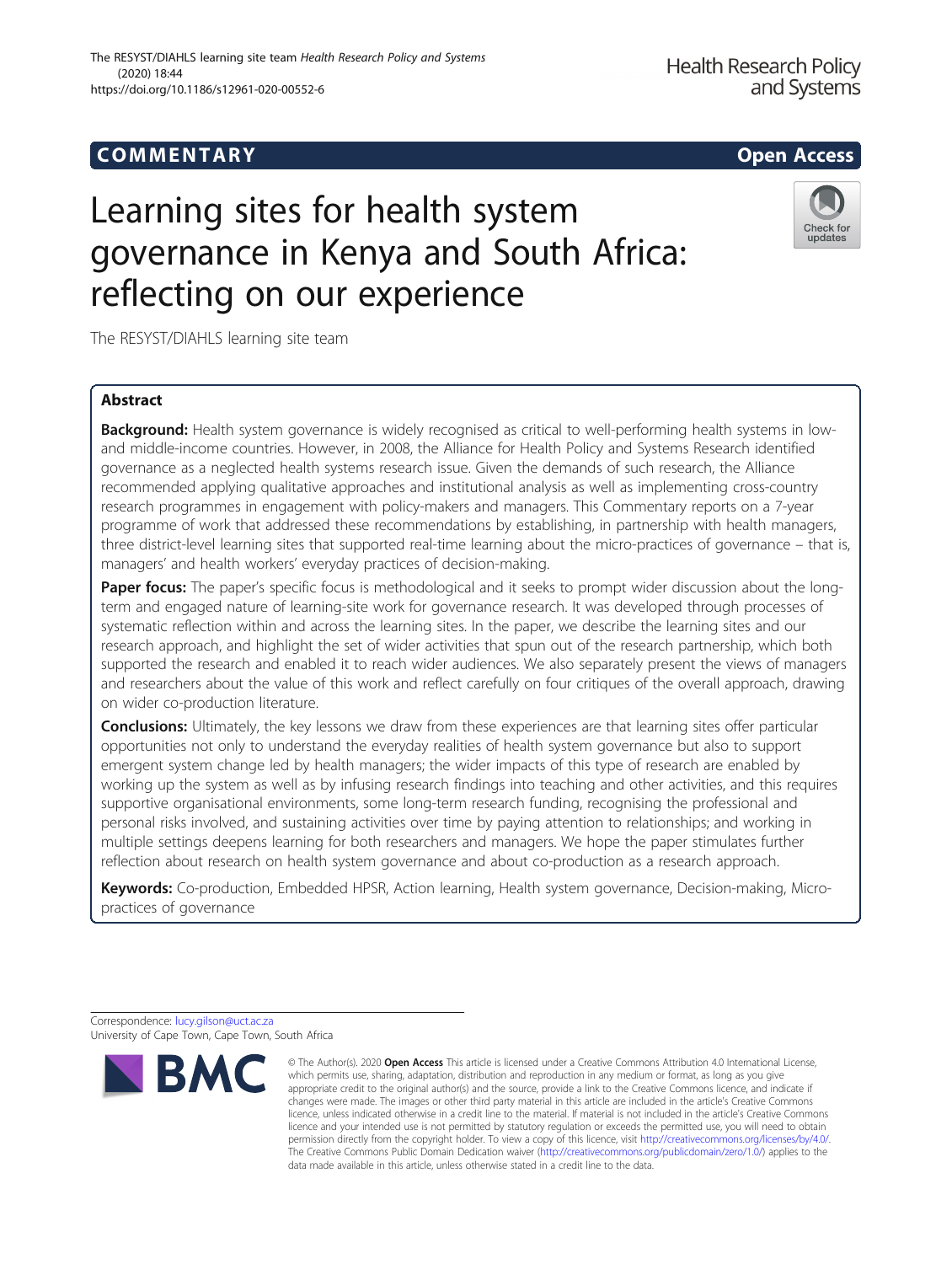# Background

Since the early 2000s, there has been growing recognition of the importance of governance to health system performance in low- and middle-income countries (LMICs). Early work provided important conceptual lenses for how to think about governance [[1](#page-10-0)] as well as assessment frameworks [[2](#page-10-0)]. Subsequent empirical work emphasised the critical role of governance in sustaining well-performing health systems [[3\]](#page-10-0), and a more recent analysis piece concludes that "Governance is central to improving health sector performance and achieving Universal Health Coverage"  $([4], p. 1)$  $([4], p. 1)$  $([4], p. 1)$ .

However, it is less clear how to strengthen health system governance and researching governance issues is far from straightforward. Indeed, in 2008, the Alliance for Health Policy and Systems Research (AHPSR) argued that 'governance and accountability' was a neglected research issue as a result of conceptual and design challenges as well as the political sensitivity of such research [[5\]](#page-10-0). The AHPSR made three methodological recommendations for governance research, namely (1) use qualitative approaches, such as participatory approaches, participant observation, historical cases and processes, and institutional analysis; (2) implement multi-country field research programmes to share analytic approaches, address shared questions and share experience of addressing the practical challenges of such research; and (3) undertake such research with engagement from, and addressing specific questions identified with, policymakers and managers.

Following on from the third recommendation, the AHPSR also argued that "work on governance and accountability has the potential to gather the actors that contribute to health systems to not only generate new knowledge, but also to generate the dialogue, selfreflection and analysis that more directly uses this know-ledge for policy change and offsets policy opposition" ([\[5](#page-10-0)], p. 10). It would later call this type of work 'embedded research' [[6\]](#page-10-0), which in higher-income country discussions is also called 'co-production research' [[7](#page-10-0)]. As others have also noted, because governance strategies are context specific, as they are "rolled out, they should be linked to careful research that both enables learning as to what works, and facilitates fine-tuning and adaption of the strategy"  $([4], p. 4)$  $([4], p. 4)$  $([4], p. 4)$ .

Against this background, the Resilient and Responsive Health System (RESYST) consortium proposed and implemented a 7-year programme of research (2012–18 [https://resyst.lshtm.ac.uk/\)](https://resyst.lshtm.ac.uk/) that included a particular focus on governance and leadership. Reflecting the AHPSR recommendations above, this programme of qualitative governance research was implemented through iterative cycles of research and reflection undertaken collaboratively with health managers in three

'learning sites'. One was located in Kenya and supported by researchers at the Kenyan Medical Research Institute–Wellcome Trust Programme (KWTRP) and two were located in South Africa, one supported by researchers at the Centre for Health Policy, University of Witwatersrand, and the other by a collaborative team from the School of Public Health and Family Medicine, University of Cape Town, and the School of Public Health, University of the Western Cape.

Our work was founded on the understanding that governance is a "dynamic and complex process, rather than a normative health system goal achieved through the architecture and design of accountability and regulatory *frameworks*" ([[8\]](#page-10-0), p. 1–2), [\[9](#page-10-0)]. Our research and intervention work, as detailed in Box 1, specifically

# Box 1 The learning site research programme: understanding and supporting district-level micropractices of governance

Across sites, our research programme has had two main areas of focus.

First, we have extended global thinking by generating insights into the dynamic nature of district health systems. We have investigated (1) the experiences and views of those working within these systems [[10](#page-10-0), [11\]](#page-10-0); (2) the importance and challenges of mid-level leadership as well as community engagement [\[15](#page-11-0)]; (3) the routine practices of hospital priority-setting in Kenya [\[16\]](#page-11-0) and, in South Africa, of human resource performance management [\[19\]](#page-11-0) and information use for decision-making [\[20\]](#page-11-0). In Kenya, we have specifically investigated, in real time, the process and impacts of devolution in Kenya [\[21](#page-11-0), [22](#page-11-0)] and the 2017 health workers strike [[25](#page-11-0)]. Cross-site learning has, meanwhile, examined the shared experiences and realities of accountability processes within district health systems [\[26\]](#page-11-0) and, unusually, generated insights into the nature of chronic shocks experienced at this level, how health systems respond to those shocks as well as the nature of everyday health system resilience [[27](#page-11-0), [28](#page-11-0)]. Second, across sites, we have also supported and tracked 'home grown' interventions to strengthen district health systems. So far, we have reported on South African interventions to sustain collaborative working arrangements [\[29](#page-11-0)] and to strengthen leadership at this level [[30,](#page-11-0) [31](#page-11-0)]. We are currently writing up a newer wave of work across sites, which has both taken forward leadership support activities (Nzinga J, Boga M, Kagwanja N, Waithaka D, Barasa E, Tsofa B, Gilson L, Molyneux S: Strengthening health system governance: the potential of innovative leadership development in supporting health managers' leadership capacities, unpublished) and, testing insights derived from earlier work, sought to deepen understanding of everyday resilience and the role of leadership in nurturing it [\[32\]](#page-11-0).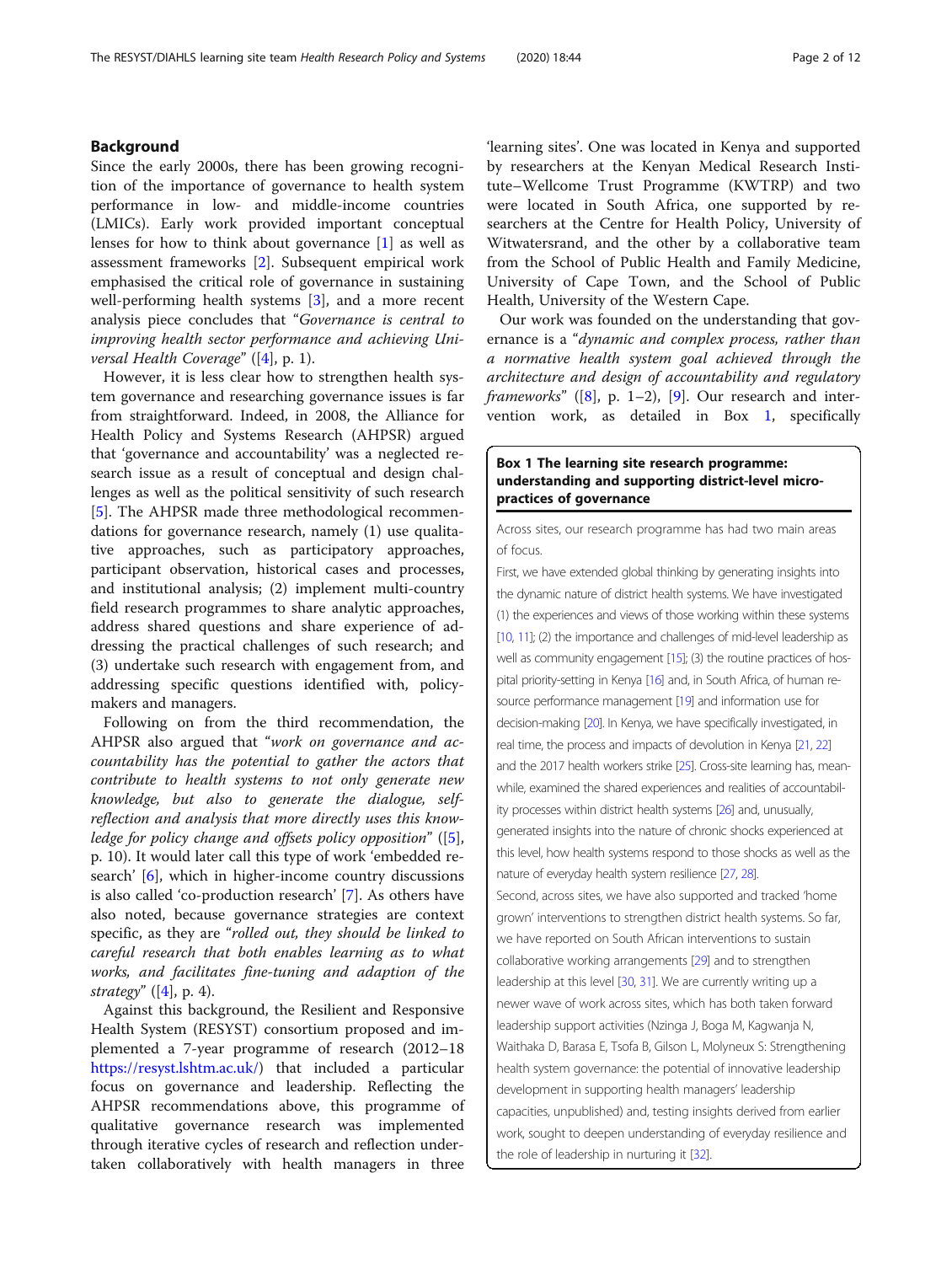<span id="page-2-0"></span>investigated the micro-practices of governance, that is, managers' and health workers' everyday practices of decision-making. In addition, as discussed further below, we have engaged in policy and management discussions at higher levels of the health system in both countries, supported cross-country engagement and learning, and reached a wider audience through using the research in teaching programmes, publications and presentations at international conferences.

# Learning site activities

#### Where and with whom did we work?

The learning sites are all located within health districts, as nationally defined, with work conducted at district and sub-district levels across sites as well as in primary health care (PHC) facilities and, in Kenya, district hospitals. These sites are Kilifi County, Kenya (formerly Kilifi District); Mitchell's Plain, Cape Town, Western Cape

province, South Africa (with work in the wider Area South, Cape Town, in 2017–2018); and Sedibeng District, Gauteng province, South Africa. There are differences in the geographic and socioeconomic context of each site [[28](#page-11-0)] (and online supplementary material, [https://doi.org/10.1136/bmjgh-2016-000224\)](https://doi.org/10.1136/bmjgh-2016-000224). Kilifi is a relatively poor rural area in Kenya, whereas the South Africa sites are located in urban areas and are relatively well-off compared to national averages (although Mitchell's Plain sub-district is relatively poor within the wider City of Cape Town). From a health system perspective, meanwhile, PHC utilisation levels were similar across sites and PHC performance, as judged by antenatal care utilisation levels, was reasonable but showed room for improvement everywhere.

These areas were selected as learning sites based on the prior history of engagement between the research teams and local health managers as well as on their geographic

#### Box 2 The history of the learning sites

#### Kilifi County, Kenya

In the Kilifi learning site, the relationship between the Kenyan Medical Research Institute – Wellcome Trust Research Programme (KWTRP) health policy and systems researchers and health managers has grown and evolved overtime. The KWTRP as a whole is a large health research programme that was established over 30 years ago and deliberately embedded within the Kilifi health system. Although initially focusing on biomedical research, health policy and systems research (HPSR) work was initiated in the early 2000s in collaboration with local health managers. Towards the end of that decade, a former district health manager (BT) took up a training and research role within KWTRP, helping to strengthen the overall collaboration and overcome communication barriers. Coinciding with the initiation of Resilient and Responsive Health Systems (RESYST)-funded research, his appointment also provided an opportunity for more structured collaboration between the KWTRP HPSR team and Kilifi health managers in a programme of research aimed at learning about, and strengthening, the performance of the local health system.

Mitchells Plain, City of Cape Town and Metro DHS, Western Cape Province, South Africa

Research activities in this learning site began in 2010, before RESYST initiation, supported by the District Innovation and Action Learning for Health System Development (DIALHS) collaboration funded by the Atlantic Philanthropies. The DIALHS collaboration comprised two university HPSR groups (in the Universities of Cape Town and the Western Cape) and managers from the provincial and local government authorities, both responsible for primary healthcare provision in the City of Cape Town. Mitchell's Plain is a lower income area of Cape Town, within half an hour's drive of the two universities. In 2017/2018, work was extended to Area South, a larger area within Cape Town. The Universities' track record of district health system research and health management training, as well as personal relationships between researchers and health managers, enabled the establishment of the learning site. The DIALHS focus on health system governance was also seen as timely as the provincial government's district health system was being established at the time of project development and there was shared interest in strengthening district health management in Cape Town.

Siyaqinisa ('we strengthen together') learning site, Sedibeng, Gauteng Province, South Africa

Sedibeng District is located about an hour's drive from Johannesburg, where the Centre for Health Policy, University of Witwatersrand, is located. RESYST-supported learning site research in Sedibeng was initiated in 2014. However, the collaborative relationship between the Centre for Health Policy and the district dates back to 2008, before RESYST, when initial activities were focused on strengthening the District Health System through Comprehensive Primary Health Care. Building on the platform of the earlier activities and relationships, the learning site work was developed through an initial process of engagement and with a particular focus on strengthening leadership and management within the district. Some detailed work was specifically conducted in Emfuleni sub-district, where the core team of senior managers are located. The district manager was central to brokering interactions with the research team over time and, for learning site work, in providing access to other district managers and staff.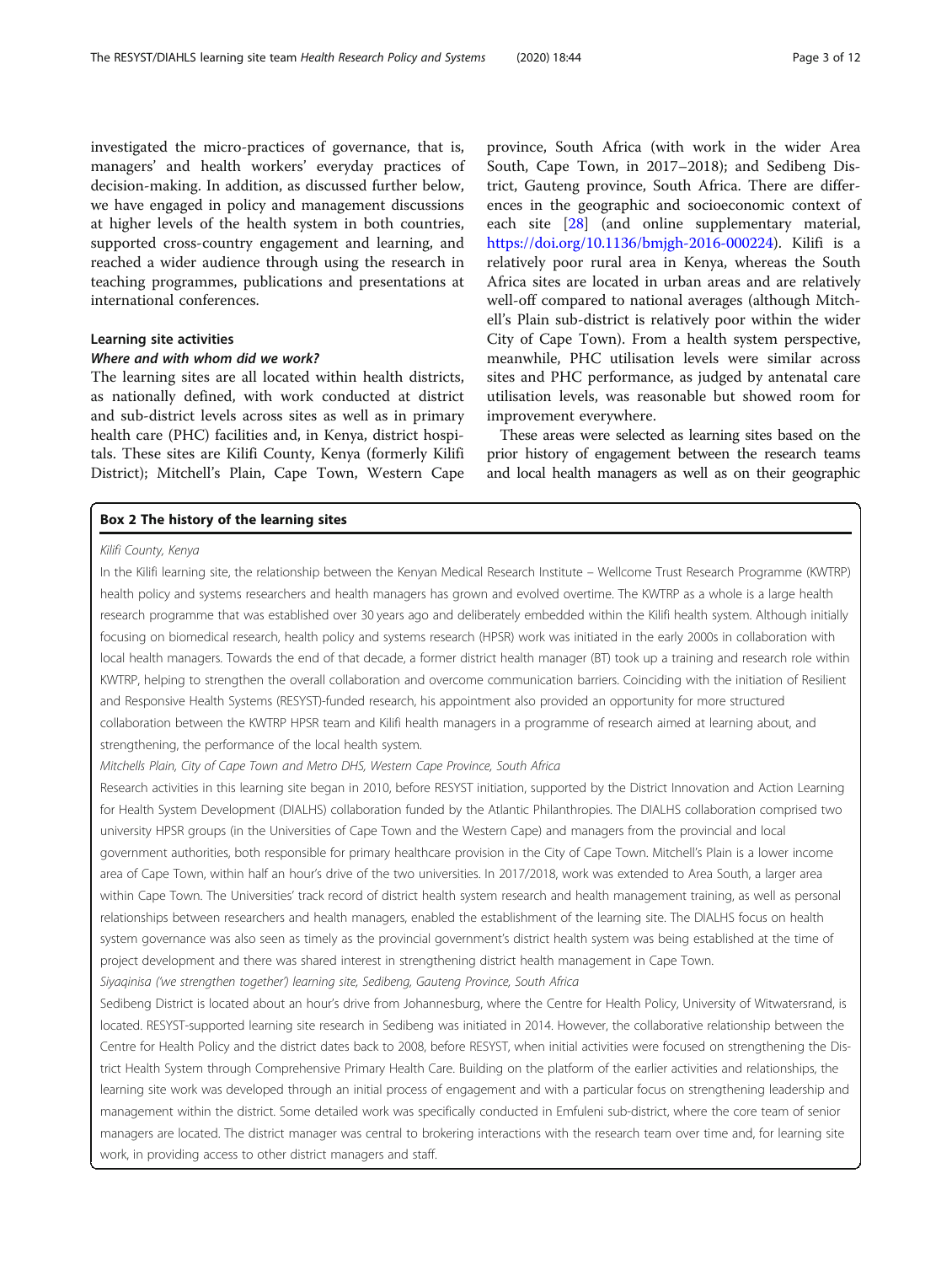proximity to the researchers' organisational locations (Box [2\)](#page-2-0). By providing a platform of trusting relationships and enabling the frequent presence of researchers in the sites, these features allowed the learning site work to be initiated and sustained over time. Critically, they enabled the research teams to implement their activities in a flexible manner, responding to opportunities and challenges that arose over time as well as managerial views, supporting, in turn, the deepening of our relationships. The research teams were multi-disciplinary, comprising people with different social science backgrounds and varying depths of health policy and systems research (HPSR) experience as well as health professionals. Although, across sites, there was some turnover over time in both the research and managerial teams, the continuity of key researchers and managers within a sustained platform of relationships provided the base from which to draw in new team members.

# What did we do?

Table [1](#page-4-0) provides details about how our core activities were implemented collaboratively over time with local health managers in each site. There were some differences between sites in our initial approach to the research and in the balance between more traditional, protocol-driven research activities and a more flexible, action learning process. Nonetheless, our activities [[33](#page-11-0)] were commonly founded on principles of action learning and co-production drawn from outside the health sector and outside health policy and systems research [[34](#page-11-0)–[37\]](#page-11-0).

The table highlights six common features of our activities.

- 1. Multiple research and intervention activities were implemented over time in each site:
	- The research comprised specific qualitative research projects as well as longitudinal processes of observation and inquiry. The interventions, several of which focused on leadership development [[31](#page-11-0)], were either led by learning site managers or by external facilitators in agreement with these managers, rather than being externally driven.
- 2. Collective leadership by the research team and local managers for the iterative development of all activities:
	- Each new activity was identified collectively through cycles of research, reflection and reporting, and was then supported by the team of researchers and health managers. Over time, previous rounds of research then provided the platform for newer research, supporting deeper inquiry into specific issues/experiences and allowing some external events (such as devolution in Kenya) to be tracked over time. In addition, home-grown interventions evolved out

of the research and were tracked as implemented.

- 3. Reflective practice was the core feature of all learning site activities, supporting sense-making and learning:
	- Researchers met together to reflect on observations and emerging insights, and reflective meetings between researchers and managers allowed emerging insights to be tested to deepen understanding. It was also common practice to deepen reflection by bringing theoretical and conceptual frameworks and questions as well as experience from the other sites into the conversations between researchers and managers.
- 4. Multiple data sets were generated in each site:
	- Formal data collection processes around specific research questions were complemented by data generated through regular observation and participation in learning site life and from reflective discussions [\[33\]](#page-11-0).
- 5. Co-production of knowledge and action was the hallmark of our work:
	- This was implemented through collective leadership and reflective practice. It is also demonstrated in the co-authorship of formal papers, in the implementation of new managerial activities across sites and in the development of policy lessons.
- 6. Paying careful attention to our research approach and related ethics issues:
	- Initially, we outlined and discussed the core features of our work in our institutional and national ethics review proposals. Subsequently, we regularly reflected on the overall approach [\[38](#page-11-0)] and the ethical issues and dilemmas we encountered as it evolved (Scott V, Xapile Z: Negotiating ethics at the frontline of HPSR practice: participatory action research with health managers, unpublished), [\[39\]](#page-11-0). We also established an additional informal annual science/ethics review group to provide us with an independent review of our evolving learning site ideas and activities, including the need to submit amendments or changes to the formal ethics' review panels.

# How did we work?

Around the core activities, as shown in Fig. [1,](#page-5-0) an additional set of engagements within and outside the learning sites were important both in sustaining relationships and in sharing the learnings from the primary research and intervention work in each site more widely. These activities were developed in response to site-,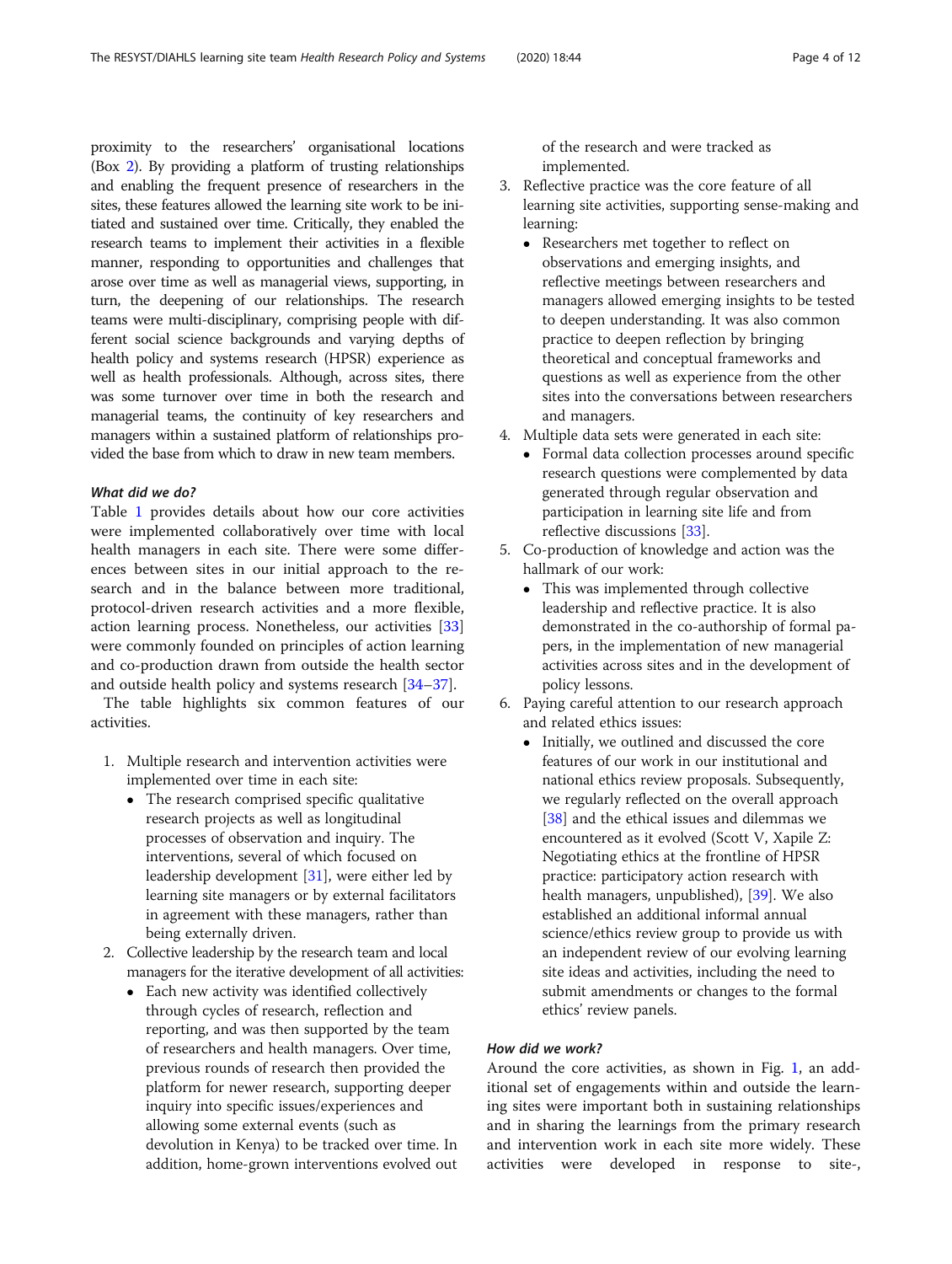# <span id="page-4-0"></span>Table 1 Core learning site activities

|                                                        | Kilifi                                                                                                                                                                                                                                                                                                                                                                                                                                                                                                                                                                            | Mitchell's Plain                                                                                                                                                                                                                                                                                                                                                                                                                                                                                                                                                                                                                                                                                       | Sedibeng                                                                                                                                                                                                                                                                                                                                                                                                                                                                                                                      |  |  |
|--------------------------------------------------------|-----------------------------------------------------------------------------------------------------------------------------------------------------------------------------------------------------------------------------------------------------------------------------------------------------------------------------------------------------------------------------------------------------------------------------------------------------------------------------------------------------------------------------------------------------------------------------------|--------------------------------------------------------------------------------------------------------------------------------------------------------------------------------------------------------------------------------------------------------------------------------------------------------------------------------------------------------------------------------------------------------------------------------------------------------------------------------------------------------------------------------------------------------------------------------------------------------------------------------------------------------------------------------------------------------|-------------------------------------------------------------------------------------------------------------------------------------------------------------------------------------------------------------------------------------------------------------------------------------------------------------------------------------------------------------------------------------------------------------------------------------------------------------------------------------------------------------------------------|--|--|
| Initial research<br>proposal (focus<br>and activities) | Proposed a traditional but quite broad<br>research project addressing the<br>functioning of planning, management<br>and accountability processes in the<br>district (county). The science/ethics<br>proposal included data collection<br>through observation, document review<br>and interviews, also allowing for reflection<br>on research findings and identification of<br>additional specific case studies with<br>managers; therefore, the proposal<br>enabled the research team to have<br>increasing flexibility in responding to<br>emerging, manager-informed questions | Proposed an action learning process<br>involving researchers working with local<br>health managers and staff to (1) consider<br>local needs and opportunities; (2) identify<br>key entry points through which to<br>strengthen the district health system<br>(considering planning, leadership,<br>management and monitoring processes,<br>concern for community engagement,<br>inter-sectoral engagement); repeated cy-<br>cles of planning, implementation/prac-<br>tice, reflection and evaluation, learning,<br>and revision were outlined in the sci-<br>ence/ethics protocol, with data collection<br>through observation, document review,<br>interviews and reflective practice<br>discussions | Proposed an action learning process<br>involving district health managers and<br>researchers; included traditional research<br>activities to learn about district planning,<br>management and accountability<br>processes (including, specifically, staff<br>performance management) and daily<br>challenges involving interviews,<br>document review and observations; the<br>science/ethics protocol also allowed for<br>feedback to district managers and<br>collective reflection to generate new<br>rounds of activities |  |  |
| Subsequent<br>activities                               | As our learning evolved, a second<br>science/ethics protocol focused more<br>broadly on the micro-practices of govern-<br>ance at sub-national level (county, sub-<br>county and facility level), considering<br>leadership practices, organisational rela-<br>tionships and their underpinning values;<br>additional research foci included<br>programme-based budgeting, facility fi-<br>nancing and the participatory develop-<br>ment of a leadership intervention<br>Cycles of reflection and planning with<br>managers remained the core research<br>approach.              | Annual cycles of action, learning and<br>reflection continued over time in line<br>with the original protocol<br>Specific sub-studies were also developed<br>with their own research protocols, where<br>they entailed engagement with a new set<br>of respondents or a new data collection<br>approach (e.g. inquiry into primary health-<br>care facility managers' experiences involv-<br>ing journaling [10])<br>Over time, the annual cycles of action<br>and learning also included support for<br>managerially led interventions focused on<br>management processes and leadership<br>development interventions                                                                                 | Based on earlier learning, a second<br>science/ethics protocol focused on<br>initiating and conducting monthly<br>leadership support intervention<br>workshops with senior and middle level<br>managers, with the support of an<br>external facilitator; this was accompanied<br>by traditional research activities such as<br>diaries and observations to understand<br>and track experience over time                                                                                                                       |  |  |
|                                                        | The most recent phase of work across sites was guided by a shared umbrella proposal, supporting us to test our emerging<br>insights into everyday resilience [28] across sites using a common conceptual framework, with activities adapted to each site as<br>appropriate                                                                                                                                                                                                                                                                                                        |                                                                                                                                                                                                                                                                                                                                                                                                                                                                                                                                                                                                                                                                                                        |                                                                                                                                                                                                                                                                                                                                                                                                                                                                                                                               |  |  |
| Cycles of<br>reflection among<br>researchers           | Reflection meetings were held every 1-4<br>months, with more regular discussions in<br>busy data collection periods;<br>in meetings, de-brief on learning across a<br>series of sub-areas of interest; share infor-<br>mation on cross-cutting contextual issues<br>and observations; share theoretical and<br>empirical work to assist analysis; discuss<br>strategies for engagement with man-<br>agers, reflecting on our varied expertise<br>and experience; specific sessions were<br>dedicated to ethical dilemmas in re-<br>sponse to experience                           | Regular reflection meetings were held<br>monthly in the initial years and,<br>subsequently, around every quarter or<br>more frequently as activities required;<br>these meetings included<br>de-briefing on observations and<br>engagements in the learning site;<br>discussion of ethical dilemmas; review of<br>relevant theoretical and conceptual work<br>to assist analysis; identifying and<br>reviewing emerging insights from<br>analysis; planning further activities                                                                                                                                                                                                                         | Regular reflection meetings were<br>conducted monthly, including to de-brief<br>on engagement and emerging develop-<br>ments in the learning site and to gener-<br>ate potential strategies to manage<br>emergent developments (such as ethical<br>dilemmas);<br>during the second phase, meetings were<br>held prior to and after each leadership<br>intervention workshop throughout the<br>intervention cycle                                                                                                              |  |  |
| Cycles of<br>reflection with<br>managers               | Once/twice a year, formal reflection<br>meetings were held to allow feedback of<br>emerging findings and their discussion as<br>well as to identify key priorities and<br>interests moving forwards;<br>regular informal, continuous interactions<br>between researchers and core managers,<br>to track contextual issues and co-produce<br>research outputs                                                                                                                                                                                                                      | Annual reflection meetings held to feed<br>back on work conducted and insights<br>generated as well as to identify next<br>steps of research and other new activities<br>Regular informal and continuous<br>discussions with core managers to track<br>developments and activities within the<br>site as well as around co-production of<br>research outputs                                                                                                                                                                                                                                                                                                                                           | Initially, regular informal discussions with<br>district manager to brief and clarify<br>emerging findings and developments,<br>and to identify key areas to address in<br>new activities;<br>subsequently, de-briefing discussions with<br>district manager at key points of the lead-<br>ership intervention to reflect on develop-<br>ments and the ongoing activities within<br>the site                                                                                                                                  |  |  |
| boards and                                             | concern for ethics practice in each site (see also [39])                                                                                                                                                                                                                                                                                                                                                                                                                                                                                                                          | External sounding Annual reporting process to check science and ethics across sites involving external actors; in addition, responding to emerging<br>concerns, two ethics reflection sessions were organised at annual RESYST meetings to support one another in ensuring ethics in                                                                                                                                                                                                                                                                                                                                                                                                                   |                                                                                                                                                                                                                                                                                                                                                                                                                                                                                                                               |  |  |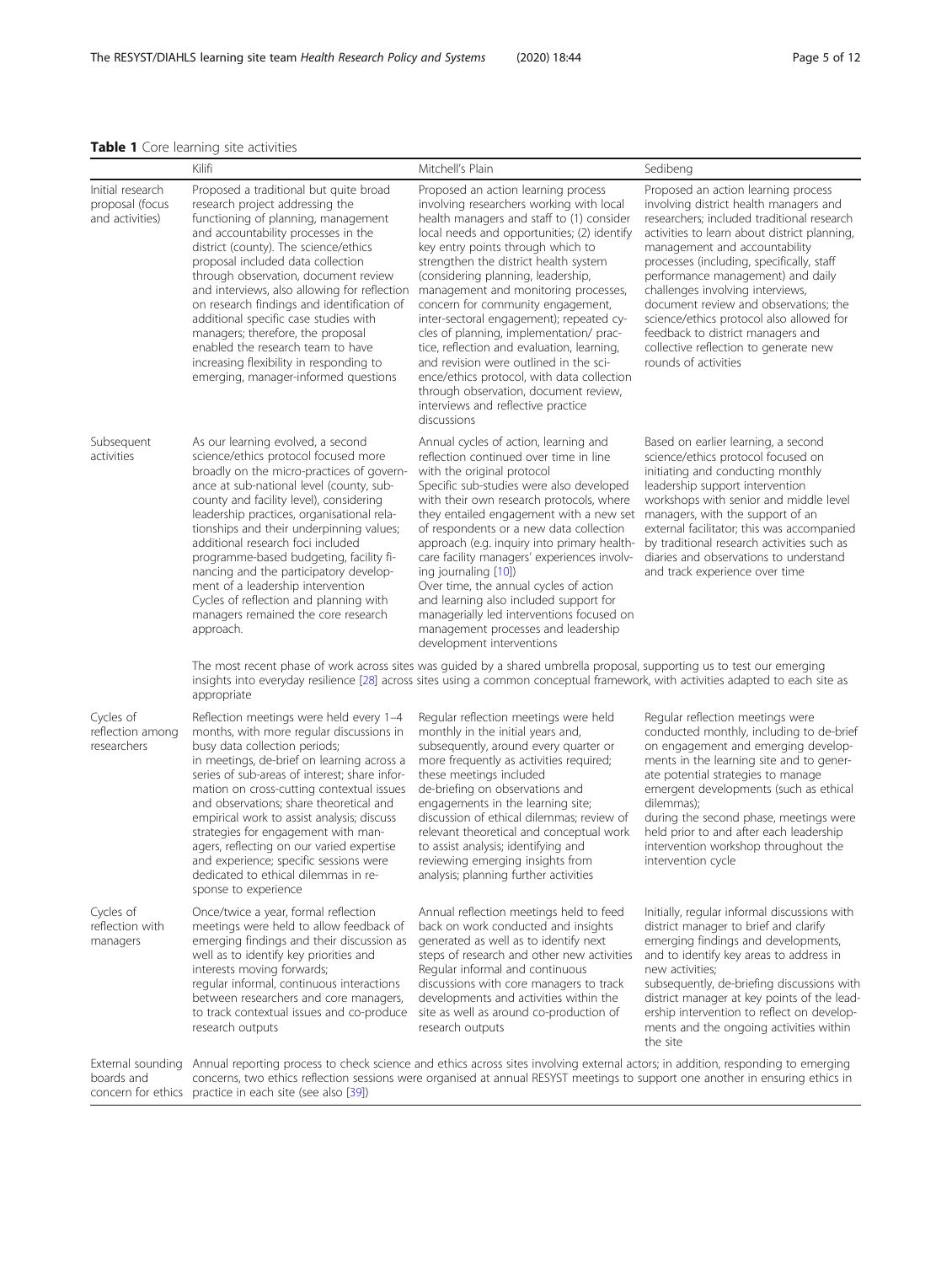<span id="page-5-0"></span>

organisation- and country-specific opportunities and so inevitably varied, as described in Table [2.](#page-6-0) However, they all sought to strengthen the researcher–manager relationships underpinning learning site activities, including by allowing better understanding of each other's organisational worlds. For example, researchers' engagement in managerial activities brought wider insights into the demands of health management. Meanwhile, managers' involvement in conferences and teaching provided insights into wider academic debates and practice. The activities outlined in Table [2](#page-6-0) also allowed the research learnings to be shared more widely at national and global levels. Wherever possible within national settings, efforts were made to use the learning site work to inform wider policy and practice discussions. As the table notes, in some instances, these efforts were linked to specific formal policy processes. In other instances, more informal engagements allowed researchers, as in Kenya, to offer strategic advice on various issues or, as in Mitchell's Plain, informed broader conceptual thinking of relevance to policy discussions. In Sedibeng, engaging at higher system levels appeared to be more challenging than elsewhere, perhaps because instability within the district governance structures focussed the managers and researchers on supporting this district's own development. However, across all sites, research findings were also used within formal teaching programmes, allowing learning site experience to be disseminated more widely to audiences of public sector

managers as well as to future health policy and systems researchers. Finally, at the global level, the learning site approach and experiences were shared through collective RESYST engagement at the 2016 and 2018 Global Health Systems Research symposia, and through peer-reviewed journal papers.

# What are the achievements and challenges of the learning site approach? Achievements

Across all three learning sites, researchers and health managers involved in this work agree that the approach has generated value for understanding health system governance and for strengthening it.

In annual reporting to the Department for International Development, United Kingdom – the RESYST funder – the learning sites reported policy impact at both instrumental and conceptual levels [[41\]](#page-11-0) across countries. As Box [3](#page-7-0) summarises, there were several instances of policy development and practice change resulting from learning site work (Box [4](#page-7-0)), with the latter also observed by the research teams. Moreover, as already discussed (Table [2](#page-6-0)), the links to the research partners' teaching activities as well as our collective publications and participation in global conferences have enabled us to share our experience more widely. These activities support a multiplier effect in terms of audience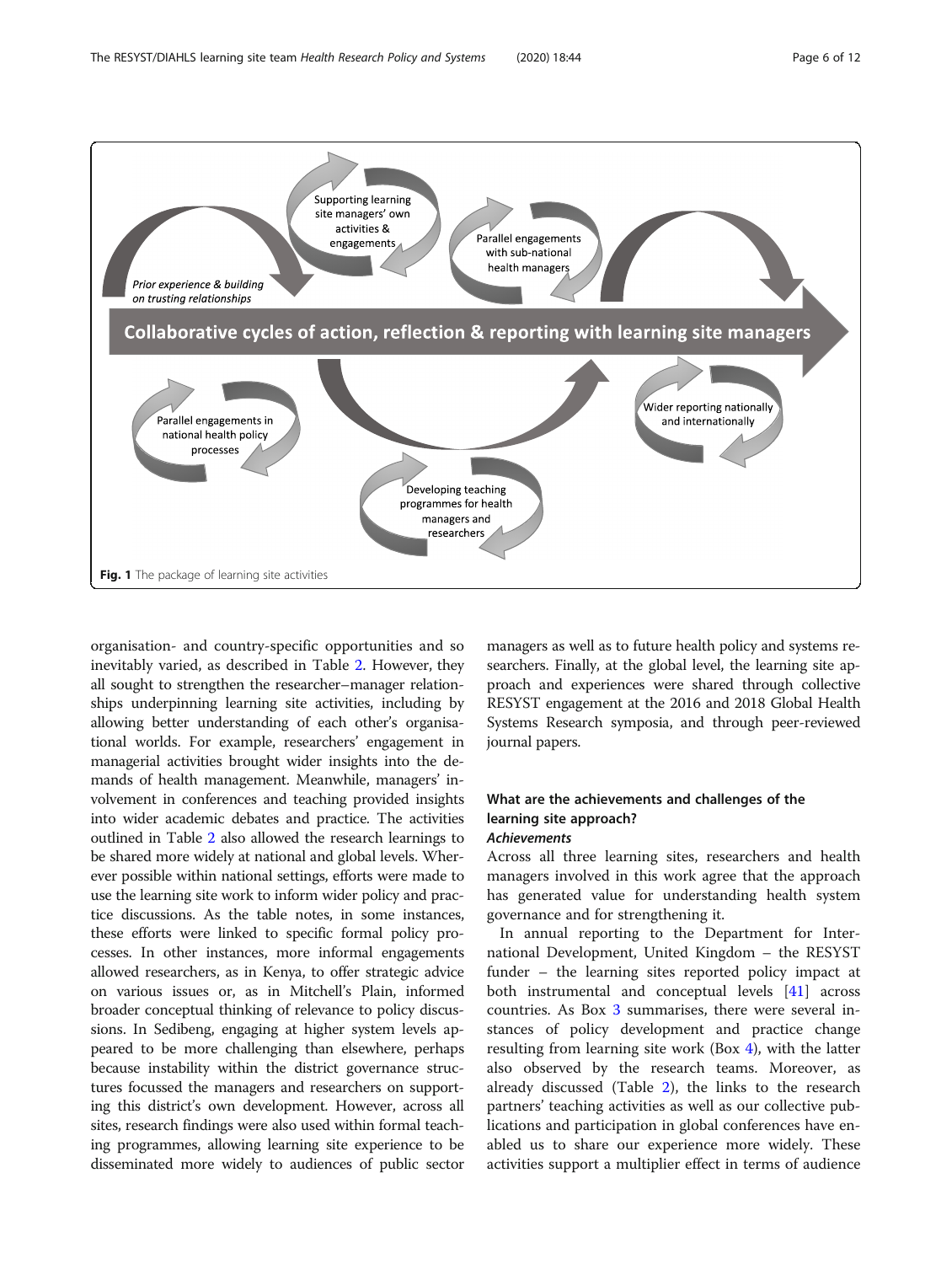### <span id="page-6-0"></span>Table 2 Activities to extend and deepen learnings

|                                                                                                 | Kilifi (Kenya)                                                                                                                                                                                                                                                                                                                                                                                                                                                                                                                                                                                                                                                                                                                        | Mitchell's Plain (Western Cape<br>province, South Africa)                                                                                                                                                                                                                                                                                                                                                                                                                                                                                                                                                                                                                                                                                                                                                          | Sedibeng (Gauteng province,<br>South Africa)                                                                                                                                                                                                                                                                                                                                                                         |  |
|-------------------------------------------------------------------------------------------------|---------------------------------------------------------------------------------------------------------------------------------------------------------------------------------------------------------------------------------------------------------------------------------------------------------------------------------------------------------------------------------------------------------------------------------------------------------------------------------------------------------------------------------------------------------------------------------------------------------------------------------------------------------------------------------------------------------------------------------------|--------------------------------------------------------------------------------------------------------------------------------------------------------------------------------------------------------------------------------------------------------------------------------------------------------------------------------------------------------------------------------------------------------------------------------------------------------------------------------------------------------------------------------------------------------------------------------------------------------------------------------------------------------------------------------------------------------------------------------------------------------------------------------------------------------------------|----------------------------------------------------------------------------------------------------------------------------------------------------------------------------------------------------------------------------------------------------------------------------------------------------------------------------------------------------------------------------------------------------------------------|--|
| Engaging at higher<br>levels of the system                                                      | Research team members hold formal<br>and informal policy advisory positions at<br>county and national level, drawing the<br>research findings into wider policy<br>debates and discussions;<br>for example, EB sits in different national<br>committees that are developing<br>guidelines and guiding the<br>implementation of the national<br>Universal Health Coverage agenda; BT<br>sits in the national health sector<br>planning Thematic Working Group and,<br>in 2018/2019, was invited to support a<br>multi-stakeholder team working on<br>gathering evidence-based lessons for<br>strengthening health sector devolution<br>in Kenya;<br>within the county, managers shared<br>lessons upwards with more senior<br>managers | Initially, regular meetings were held<br>between researchers and senior<br>provincial and local government<br>managers to feed back insights from<br>the learning site work and secure<br>support for future activities<br>Subsequently<br>• Researchers were engaged by senior<br>provincial (and, occasionally, national)<br>managers around specific areas of<br>learning relevant to parallel policy<br>processes (e.g. leadership<br>development, relational governance)<br>• Learning site managers themselves<br>shared lessons both upwards (with<br>senior managers) and sideways (with<br>colleagues)<br>Wider researcher-policy-maker<br>engagements in the province also drew<br>on learning site insights and supported<br>the development of shared<br>understandings on governance issues<br>$[40]$ | Challenges experienced in engaging at<br>higher levels of the system;<br>despite the long-term relationship be-<br>tween the research team and district<br>managers, opportunities to extend this<br>interaction upwards in the health sys-<br>tem did not materialise, perhaps due to<br>the district's internal challenges, which<br>led the collaborative work to focus on<br>supporting sub-district development |  |
| Responding to<br>managerial requests<br>for support, within<br>and outside the<br>learning site | Less formal requests included, e.g.,<br>requests for transport from managers<br>given lack of funding for supervisory<br>visits to facilities<br>More formal requests included<br>supporting/chairing the development of<br>the county and regional health plans                                                                                                                                                                                                                                                                                                                                                                                                                                                                      | Largely informal requests, e.g., to make<br>presentations on health system<br>governance issues to wider groups of<br>managers, facilitate meetings discussing<br>health systems issues and provide<br>advice on specific problems and issues                                                                                                                                                                                                                                                                                                                                                                                                                                                                                                                                                                      | Informal requests to facilitate budget<br>planning meetings for individual<br>coaching                                                                                                                                                                                                                                                                                                                               |  |
| Involvement of<br>learning site managers<br>in wider activities                                 | Support for managers' engagement in<br>Africa-wide discussions on leadership<br>development; study visits and short<br>course HPSR training in South Africa<br>and Kenya; nomination of a manager<br>for global award (Heroines of Health)                                                                                                                                                                                                                                                                                                                                                                                                                                                                                            | Support to primary healthcare facility<br>and sub-district managers to attend and<br>report on work in national and inter-<br>national research conferences; support<br>for managerial exchange visit to Kenya                                                                                                                                                                                                                                                                                                                                                                                                                                                                                                                                                                                                     | Support for district manager's<br>participation in short-course health pol-<br>icy and systems research training and<br>conference attendance                                                                                                                                                                                                                                                                        |  |
|                                                                                                 | Collective engagement with and presentation at 4th and 5th Global HSR Symposia (2016, 2018)<br>(noting that it would be difficult for health managers to fund/attend without research team support)                                                                                                                                                                                                                                                                                                                                                                                                                                                                                                                                   |                                                                                                                                                                                                                                                                                                                                                                                                                                                                                                                                                                                                                                                                                                                                                                                                                    |                                                                                                                                                                                                                                                                                                                                                                                                                      |  |
| Linking research to<br>teaching                                                                 | Learning site research insights have<br>been drawn into short-course training<br>for managers within Kenya and into a<br>global health masters course in Oxford<br>University                                                                                                                                                                                                                                                                                                                                                                                                                                                                                                                                                         | Initial action learning proposal included<br>the specific intention to draw research<br>findings into health management<br>teaching<br>Direct use of research insights in short<br>course health management training as<br>well as postgraduate health<br>management and systems training (e.g.<br>University of Cape Town post graduate<br>Diploma in Health Leadership and<br>University of Cape Town/University of<br>the Western Cape Masters in Public<br>Health programmes)                                                                                                                                                                                                                                                                                                                                  | Insights from the learning site work are<br>feeding into Centre for Health Policy<br>teaching on the University of the<br>Witwatersrand Master's in Public Health<br>training programme                                                                                                                                                                                                                              |  |
|                                                                                                 | Learning site experience has been used in teaching cases around complex health systems, within open access training<br>curricula available from the Collaborative for Health Systems Analysis in Africa, CHEPSAA www.hpsa-africa.org                                                                                                                                                                                                                                                                                                                                                                                                                                                                                                  |                                                                                                                                                                                                                                                                                                                                                                                                                                                                                                                                                                                                                                                                                                                                                                                                                    |                                                                                                                                                                                                                                                                                                                                                                                                                      |  |

size; additionally, teaching, in particular, allows a deeper engagement with the learning site experiences.

As illuminated in Box 4, learning site managers have found particular value in the reflective practice principles and practices to which they have been introduced, and that have allowed them to stand back from the persistent challenges they face and think again about how

to address them [\[42\]](#page-11-0). Across sites, the managers' growing understanding of the health system, in particular, as comprising both software and hardware [[12\]](#page-10-0) has also brought them valuable insights into the system in which they work and how to lead change within it. They judge that these practices and ideas have supported them to adopt a more proactive and confident approach to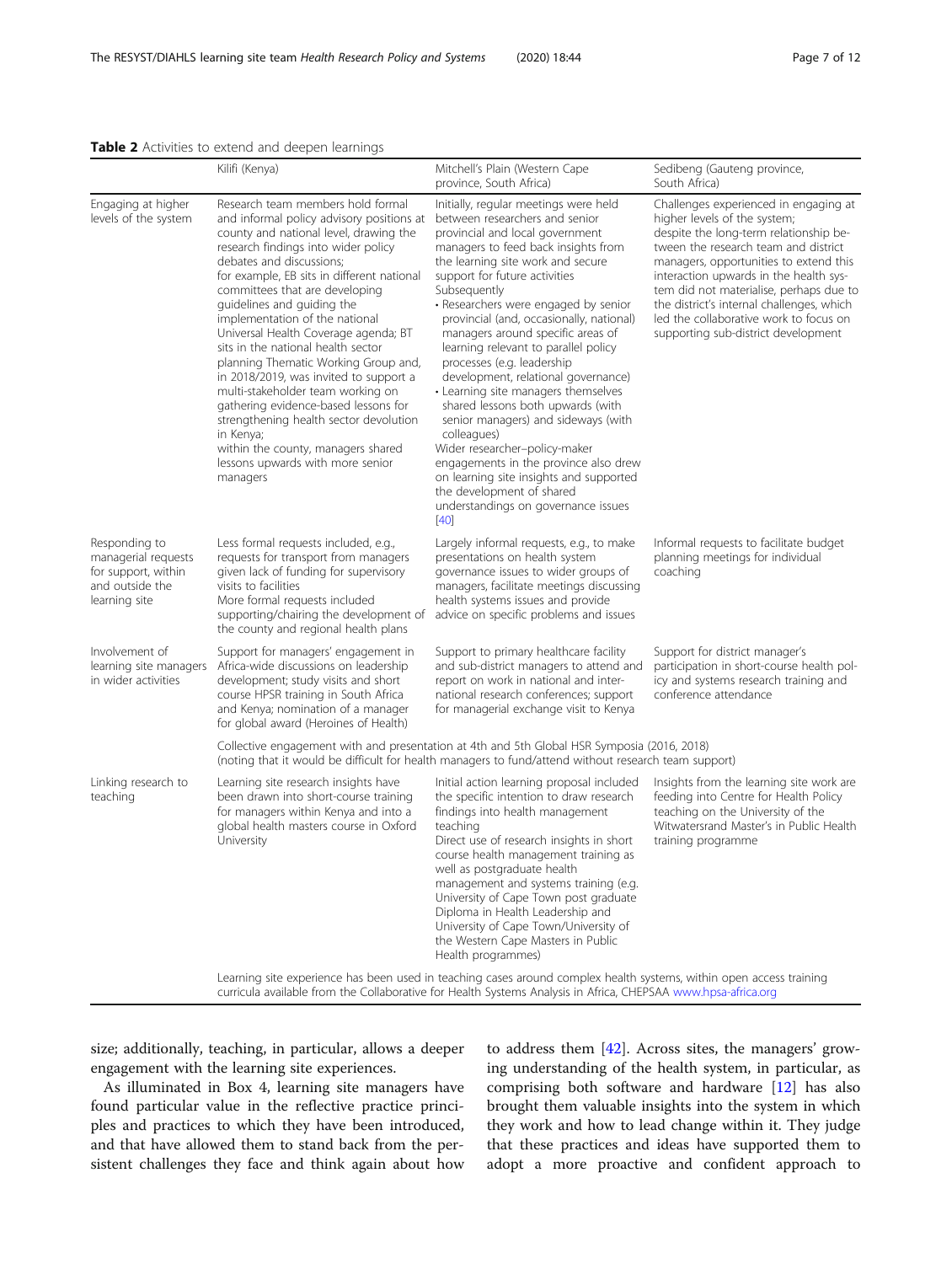#### <span id="page-7-0"></span>Box 3 Examples of instrumental policy impact

#### Kilifi county, Kenya

Early work by the learning site team identified the significant resource challenges faced by district hospitals and the central role of hospital user fees in assisting hospitals to cope with these challenges [\[16](#page-11-0)]. The hospital financing challenges were worsened by the loss of hospital autonomy over user fees resulting from the implementation of devolution and the new public finance management laws [\[21](#page-11-0), [22](#page-11-0)]. These findings were fed back to county policy-makers and led to the enactment of a county level Kilifi Health Sector Facility Improvement Fund Act that has sought to return utilisation and management of user fees back to the hospitals. Since 2017, the learning site team has been involved in discussion and efforts to support the implementation of this Act.

#### Western Cape province, South Africa

The early phase of DIALHS learning site work generated insights into the leadership challenges and needs for district health system development at sub-district and facility level [[10](#page-10-0), [12](#page-10-0), [13](#page-10-0)]. These insights fed into a wider process commissioned by the Western Cape provincial department of health, to support the development of its 2016 health leadership development policy and competency framework. The learning site team is now actively using these frameworks to shape its own leadership development programmes.

Mitchell's Plain health sub-district and Sedibeng health district, South Africa

Managers have adopted new approaches to meeting management, including rotating the chair, managing time effectively, allowing small group discussion on specific issues, having opening and closing rounds to allow all voices to be heard – all of which they regard as opening up spaces for developing shared understanding and supporting service delivery.

management and has generated the positive energy required to tackle problems. They have valued the safe spaces that have been created through reflective practice, allowing difficult conversations and bringing together different actors in the system to work together [\[29](#page-11-0)]. They have appreciated the training and mentorship that they have received in leadership and communication practices, for example, developing new skills they now regard as essential for their management positions. They judge that these interventions were well tailored to their needs precisely because they emerged from prior rounds of learning site research and understanding (Nzinga J, Boga M, Kagwanja N, Waithaka D, Barasa E, Tsofa B,

# Box 4 Managerial voices, learning site impacts

- "we were looking at the health system as blocks, and the unlearning that took place … was really helpful"
- "we were able to step out the system … and that gave us a very different view"
- "we feel like we got a new lifeline to navigate the system".
- "we have done management …[but] the old school management doesn"t work… here we learnt a new way"
- "in this programme you taught me that yes some things are not happening (in the department) but what is it that I can do to lessen the stress for myself and to lessen the stress for the people that I work with?"
- "I used to just complain about the new political players and how they are messing up our [health management] work but now I have learned that I can use my communication skills to actually talk with them and get some of the things that I need"

Source: cross-site reflective discussions, Kilifi July 2018; Sedibeng learning site reflections 2018

Gilson L, Molyneux S: Strengthening health system governance: the potential of innovative leadership development in supporting health managers' leadership capacities, unpublished), [\[31](#page-11-0)]. In some instances, researchers have also been valued as an external resource on which managers can draw to offer advice about tackling problems (Table [2](#page-6-0)). Finally, the managers judge that the critical factor underpinning these valued outcomes has been the "how of the learning site approach". The key features of the approach that they have identified are the efforts to address, and respond to, managerial needs and experiences; continued engagement over time and regular feedback focussed on "how can we learn from this and not on this was done wrong"; and a process in which managers were not just participants but also coproducers of knowledge and action, "appreciated for the work we do". The development of strong relationships between managers and researchers was seen as central to the approach and its value, based on mutual respect and a growing understanding of each other's contexts.

These relationships are also important to the researchers and the value they have derived from the learning site approach. For them, the value lies in:

• better understanding of the complexity of health systems and, in particular, emergence as an element of complexity [[27](#page-11-0), [43\]](#page-11-0) as well as of the micropractices of governance (Box 1). This was generated through observing change as it unfolds over many years, gaining insight into the experience and tacit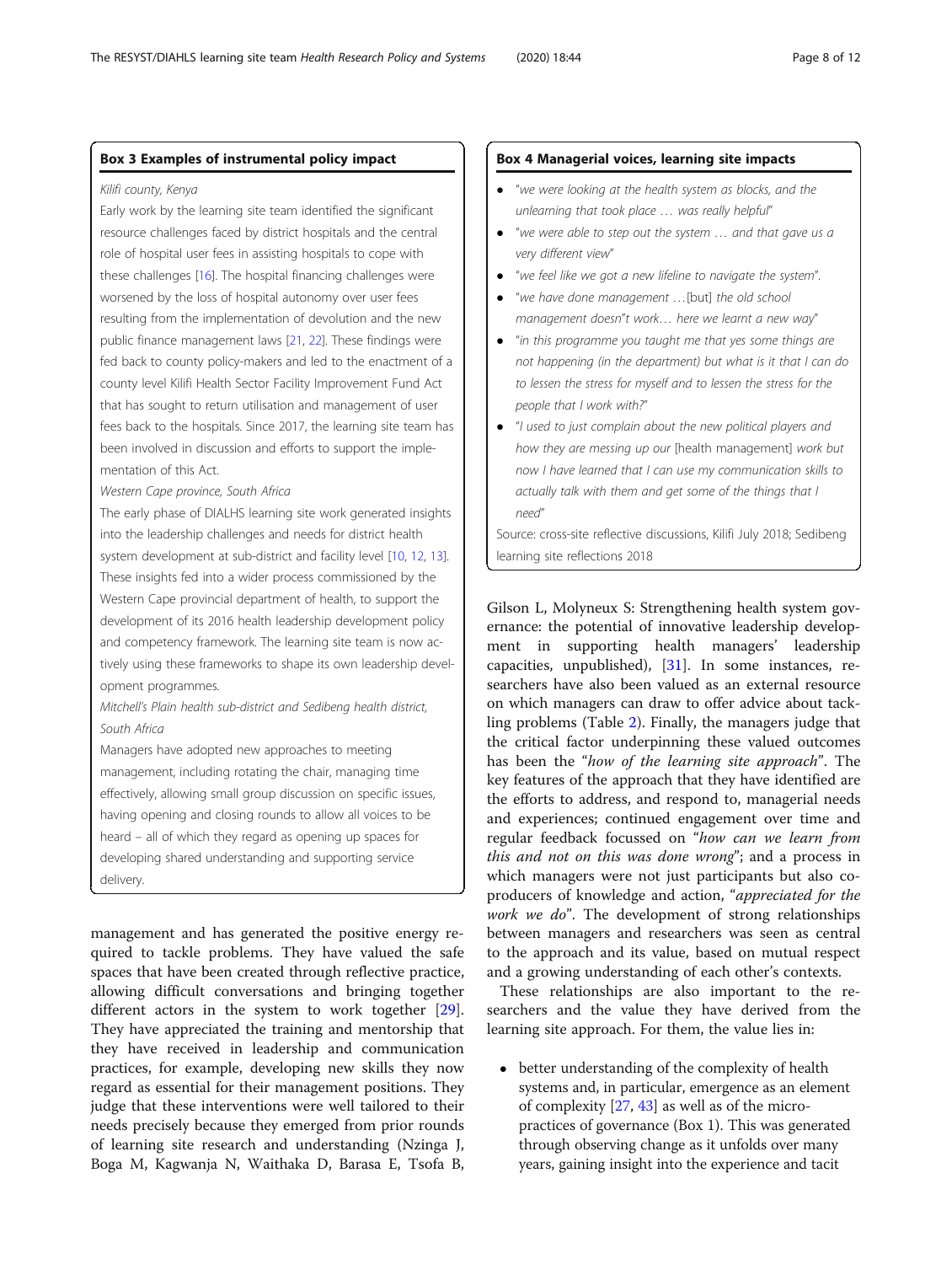knowledge managers use in daily decision-making and developing a more nuanced understanding of the contextual factors influencing this decision-making;

- the deeper insights generated when trusting relationships provide spaces for reflection and openness even on sensitive issues and experiences;
- being able to generate layers of understanding and knowledge; this was enabled through cycles of engagement over time involving observation, interviews, shared experiences and collective reflection and these, in turn, underpin the trustworthiness of the insights developed [\[33\]](#page-11-0);
- opening up pathways to influencing practice and opportunities for wider policy influence through research uptake; this resulted from working handin-hand with managers and supporting them to take action to strengthen local governance processes as well as from sharing the experiences upwards and outward into formal policy processes, wider reporting and teaching activities;
- the opportunities provided through the platform of work to enable capacity strengthening – mutual learning – around health system governance and this form of embedded HPSR, for researchers at all levels of experience (including opportunities for master's, doctoral and postdoctoral research);
- opportunities to generate new research questions and focal areas that are derived from past insights, so deepening and sharpening inquiry. For example, building on our understanding of everyday resilience [[28](#page-11-0)], we have undertaken further work to test and develop our insights [\[32\]](#page-11-0);
- opportunities to generate learning from comparisons across settings – given a common focus and approach in the learning sites. We have also demonstrated both the many common challenges district health systems face in different settings, and that there is much to learn across settings about how to respond to those challenges;
- opportunities to deepen and refine the overall learning site approach as an approach to embedded research – by sharing experience across the three sites, and among researchers and managers. We have, for example, learnt from each other about the importance of engaging managers at higher levels of the health system or about drawing learning site experience into teaching activities, to support wider impacts;
- deeper awareness of the ways in which the science and the ethics of this work is inter-twined, and of the need to ensure constant reflection on interactions and their implications in maintaining ethical practice. As researchers, we need to ensure transparency and respect in our engagements with our

managerial colleagues, and to support longer-term learning in ways that minimise negative repercussions for individuals and organisations in terms of relationships and reputations.

# **Challenges**

There are, of course, also challenges and limits to the learning site work. We highlight particular areas of critique here, linking our own experiences to a recent paper on co-production [\[7](#page-10-0)].

In an early evaluation of the overall RESYST programme of work, the learning site activities were criticised for implementing a programme of primarily descriptive and observational research that might neither produce generalisable lessons of "verifiable policy relevance" nor contribute to new knowledge. As Oliver et al. ([[7](#page-10-0)], p. 5) note, a coproduction researcher risks being seen as "an academic lightweight, producing nothing of substance", "being asked to answer questions which are dull, not novel (little contribution to the scientific literature), or not generalizable (focused on local issues)".

We recognise that we have not developed a traditional intervention 'model' for health system strengthening in other settings. Our modelling lies, rather, in our processes of learning, engagement, and intervention learning and, through them, we judge that we have made conceptual and instrumental [\[41](#page-11-0)] contributions to health system governance and strengthening health systems. The 'thick description' of the micro-practices of governance and everyday realities of health system managers and staff has added to the limited empirical knowledge base of health governance contexts and practices in LMICs (Box 1), with insights of relevance beyond the learning sites. It has also provided the platform for developing interventions rooted in those realities, rather than imposed on them from outside (be that from national level or by external actors). We have, then, developed leadership development interventions in these sites based on our initial research (Nzinga J, Boga M, Kagwanja N, Waithaka D, Barasa E, Tsofa B, Gilson L, Molyneux S: Strengthening health system governance: the potential of innovative leadership development in supporting health managers' leadership capacities, un-published), [[31\]](#page-11-0), that could be considered in other settings, and we have fed our research insights into our own and others' leadership development activities. In addition, the co-production of these health system understandings itself supported learning site managers to adapt their own practices and to develop home-grown governance interventions. In complex adaptive systems such changes are seen as key steps in the process of adaptive learning important in nurturing emergent and sustained change  $[44, 45]$  $[44, 45]$  $[44, 45]$  $[44, 45]$  $[44, 45]$ . Finally, as previously noted, our research has evolved over time to allow initial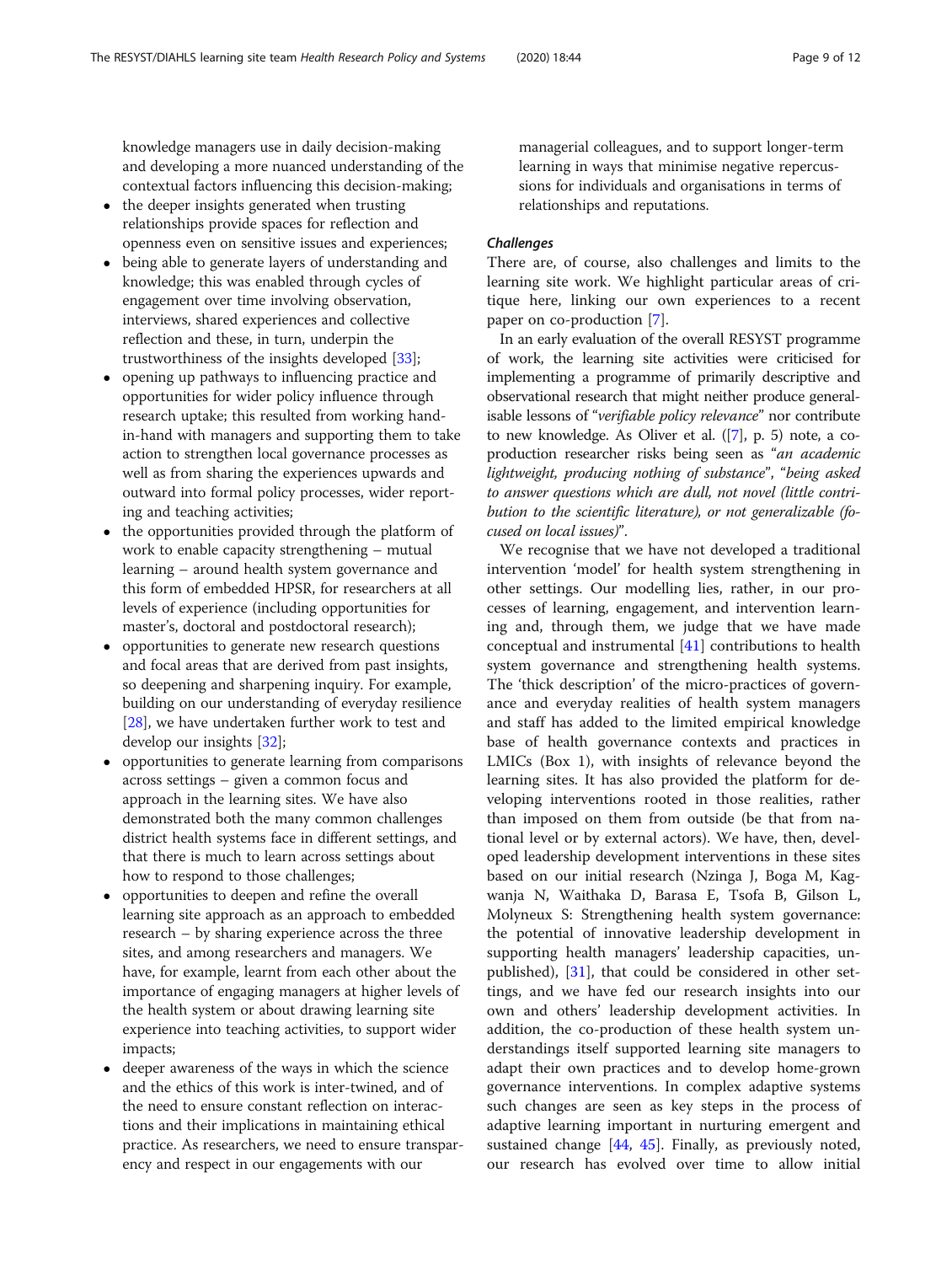insights about everyday resilience to be further tested and developed – a process of research we judge as simply necessary in investigating the contextually specific phenomena that represent the essence of governance in complex health systems. We look forward to publishing our revised learnings [\[32](#page-11-0)].

There are, nonetheless, professional and personal risks from this type of work [\[7](#page-10-0)]. It has not always been possible to work consistently and effectively with managers at higher levels of the health system to translate learnings into wider system gain. Tracking conceptual and instrumental impacts is not straightforward. The breadth of activities we have implemented (Fig. [1](#page-5-0)) goes well beyond formal research or teaching activities and not all are well valued by academic or research organisations. The activities have also been demanding because they have, purposefully, been implemented over a fairly lengthy period of time and connected to wider organisational activities, such as teaching, to support wider impacts. Finally, there has been personnel turnover in the research teams, and some managerial instability, particularly in Sedibeng, which has sometimes constrained our work. Although likely inevitable in any long-term research endeavour, managing relationships and research over time is part of the "emotional labour of working collaboratively" ([\[7\]](#page-10-0), p. 5).

Yet, the longitudinal dimension of our work has allowed us to deepen our insights about the complexity of health systems and their governance, and how they change over time. Being embedded in a health system also assists in tracking how ideas and new ways of thinking feed into policy development or influence wider action, as managers use their positional power (see Boxes 3 and 4). Our fairly long-term funding has clearly been important to sustaining this work.

A further critique of coproduction research processes is that "researchers risk being seen as partisan and/or lacking *in credibility*" ( $[7]$  $[7]$  $[7]$ , p. 5) where they are used to add legitimacy to pre-existing political positions or where they only report what is judged acceptable to policy/management partners. We recognise these issues as critical ethical issues and see them as a concern for all HPSR work, given its applied focus, rather than only for co-production re-search [\[46\]](#page-11-0). We have tried to pay active attention to managing the many sets of power relationships within our collaborations as part of our ethical and reflective practice. Perhaps we have been fortunate in rarely confronting situations of interpersonal conflict or disagreement between researchers and managers in any site. However, we have certainly discussed how and to whom to report some of our insights – less to avoid conflict, and more to encourage understanding and action. Yet, certainly, a risk of this form of research is in it being seen as biased and not independent – in part, itself a reflection of the enduring epistemological battles amongst health researchers [[7,](#page-10-0) [47\]](#page-11-0).

A final critique of our approach is that we did not purposefully evaluate whether and how we have had system impacts, and at what cost. We simply did not initially see our work as a system intervention. However, we do now recognise the potential value of addressing these criticisms in any future learning site work to allow deeper understanding of the overall approach. Careful attention would need to be paid to delineating and tracking the full set of relevant activities which, as summarised in Fig. [1,](#page-5-0) change over time; additionally, tracking the full range of possible impacts from these activities would have challenges. Simply resourcing an additional layer of such evaluation could also be difficult. Nonetheless, there would be value in testing and building the case for the potential of learning sites as an HPSR methodology for system impact.

# Conclusions

Whilst recognising the challenges identified, we suggest that our experience shows that this sort of long-term, embedded/co-production approach offers value for understanding health system governance, and addresses the AHPSR [[5\]](#page-10-0) recommendations for governance research. However, we do not suggest that our approach is the only way of doing such research.

Overall, we propose five key lessons from the experiences we have presented.

- 1. Through the learning sites we have been able better to understand the micro-practices of governance and the complex everyday realities of health systems in two countries. In line with wider work on bottom-up perspectives of policy change [\[48\]](#page-11-0) and development thinking [\[44\]](#page-11-0), we judge that these realities are vital to consider in developing system strengthening interventions that either work with the grain of existing institutional arrangements or, appropriately and knowingly, challenge those arrangements.
- 2. Through our work, we have seen the potential to change routine managerial practice by offering opportunities for sensemaking through a process of action learning and reflection. Managers lead change in their systems and welcome the opportunity to engage with ideas, such as the software of health systems, everyday resilience or complex health systems, that allow them to make sense of their world and how to act differently within it. Such emergent change is more widely seen as an essential element of transformative organisational change [[27](#page-11-0)]; these insights also have particular value for how to think about, and do, leadership development in LMIC settings [\[31,](#page-11-0) [49](#page-11-0)].
- 3. Doing this sort of work, and seeking wider impact, requires entrepreneurial behaviour, supportive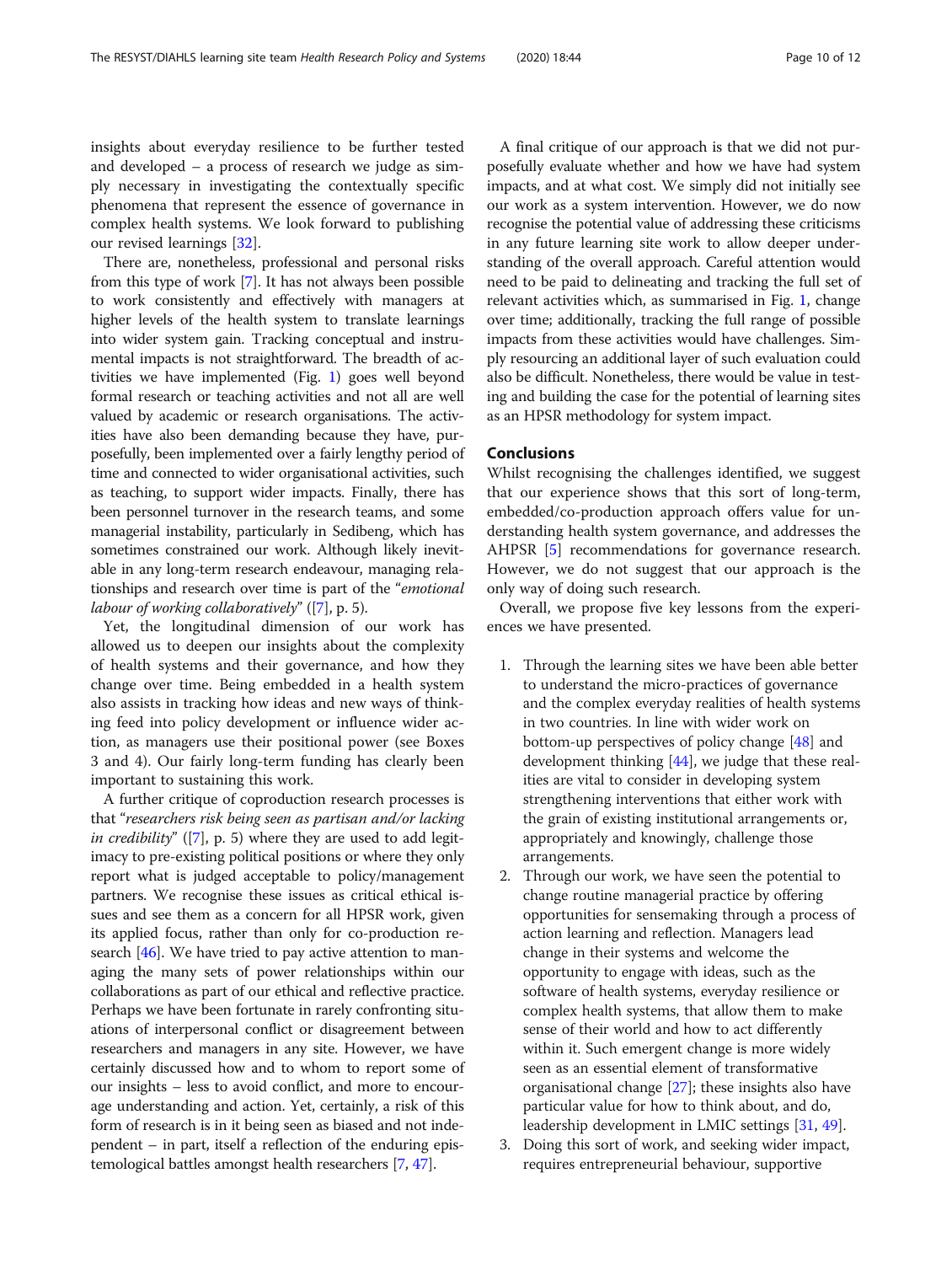<span id="page-10-0"></span>organisational environments and, at least some, long-term research funding. It cannot be seen purely as a researcher-driven endeavour and, for impact, must be linked to sustained engagements with higher level managers across the health system as well as to activities such as teaching, and various collective activities. It is not a project activity, but a longer-term programme of work, and there are professional and personal risks to it.

- 4. Initiating such activities is enabled by an existing platform of trusting relationships between researchers and managers, whilst sustaining them over time requires that continued attention is paid to maintaining those relationships. Relationships among researchers are also important. Trust and openness are critical. Being responsive to each other and being flexible, whilst also being able to set boundaries and navigate them, are necessary.
- 5. We found real value in working in multiple sites as the cross-site engagement deepened learning for managers and researchers – allowing comparison of different contexts and experiences, with recognition of the commonalities in experience. Whilst the micro-practices of governance are inevitably context specific, there are shared patterns and themes in these experiences across settings that provide the basis for new managerial practices and new ways of thinking about how to support them [\[25,](#page-11-0) [28\]](#page-11-0).

We welcome further engagement with our experiences and reflections.

#### Abbreviations

AHPSR: The Alliance for Health Policy and Systems Research; HPSR: Health policy and systems research; LMICs: Low- and middle-income countries; PHC: Primary healthcare; RESYST: Resilient and Responsive Health Systems

#### Acknowledgements

The RESYST/DIAHLS learning site team comprises:

In Kilifi, Kenya: E. Barasa, M. Boga, N. Kagwanja, S. Kinyanjui, C. Molyneux, M. Nyikuri, J. Nzinga, B. Tsofa, D. Waithaka, E. Waweru (KEMRI-Wellcome Trust Research Programme, KEMRI – Centre for Geographic Medicine Research Coast); O. Abdulahi (Department of Public Health – Pwani University); T. Malingi, A. Omar, B. Mazoya, H. Leli, and C. Mataza (County Department of Health - Kilifi County Government);

In Mitchell's Plain, Western Cape province, South Africa: L. Brady, S. Cleary, J. Daire, L. Gilson (School of Public Health and Family Medicine, University of Cape Town); U. Lehmann, N. Schaay, H. Schneider, V. Scott (School of Public Health, University of the Western Cape); S. Ellokor (City of Cape Town health department); P. Olckers (Western Cape Government, Department of Health); A. du Toit (independent consultant);

In Sedibeng: S. Choonara, J. Goudge, N. Nxumalo, N. Madzudzo (Centre for Health Policy, School of Public Health, University of the Witwatersrand); S. Hlahane (Gauteng Government, Department of Health); A. du Toit (independent consultant).

#### Authors' contributions

All authors contributed to this paper through regular reflection in and across the learning sites. LG prepared the final manuscript drawing from these reflections, and all authors read and approved it before submission.

#### Funding

The District Innovation and Action Learning for Health Systems (DIALHS) project was supported by a grant from the Atlantic Philanthropies (Grant no. 18269). This document is an output from the Resilient and Responsive Health Systems (RESYST) research programme, a project funded by the UK Aid from the United Kingdom Department for International Development (DFID) for the benefit of developing countries. However, the views expressed and information contained in it are not necessarily those of or endorsed by DFID, which can accept no responsibility for such views or information or for any reliance placed on them.

#### Availability of data and materials

Not applicable.

#### Ethics approval and consent to participate

Not applicable. This paper is submitted as a Commentary and does not report empirical research findings.

#### Consent for publication

Not applicable.

#### Competing interests

The authors declare that they have no competing interests.

Received: 18 October 2019 Accepted: 23 March 2020 Published online: 11 May 2020

#### References

- Brinkerhoff DW, Bossert TJ. Health Governance: Concepts, Experience, and Programming Options. [https://www.hfgproject.org/health-governance](https://www.hfgproject.org/health-governance-concepts-experience-programming-options/)[concepts-experience-programming-options/](https://www.hfgproject.org/health-governance-concepts-experience-programming-options/). Accessed 4 May 2020.
- 2. Siddiqi S, Masud TI, Nishtar S, Peters DH, Sabri B, Bile KM, Jama MA. Framework for assessing governance of the health system in developing countries: gateway to good governance. Health Policy. 2009;90(1):13–25.
- 3. Balabanova D, Mills A, Conteh L, Akkazieva B, Banteyerga H, Dash U, Gilson L, Harmer A, Ibraimova A, Islam Z, Kidanu A. Good Health at Low Cost 25 years on: lessons for the future of health systems strengthening. Lancet. 2013;381(9883):2118–33.
- 4. Fryatt R, Bennett S, Soucat A. Health sector governance: should we be investing more? BMJ Glob Health. 2017;2(2):e000343.
- 5. Alliance for Health Policy and Systems Research. Research Issues 3. Neglected Health Systems Research: Governance and Accountability. 2008. [http://www.who.int/alliance-hpsr/AllianceHPSR\\_ResearchIssue\\_Governance.](http://www.who.int/alliance-hpsr/AllianceHPSR_ResearchIssue_Governance.pdf) [pdf](http://www.who.int/alliance-hpsr/AllianceHPSR_ResearchIssue_Governance.pdf). Accessed 09 Oct 2019.
- 6. Koon AD, Rao KD, Tran NT, Ghaffar A. Embedding health policy and systems research into decision-making processes in low-and middle-income countries. Health Res Policy Syst. 2013;11:30.
- 7. Oliver K, Kothari A, Mays N. The dark side of coproduction: do the costs outweigh the benefits for health research? Health Res Policy Syst. 2019;17:33.
- 8. Gilson L, Lehmann U, Schneider H. Practicing governance towards equity in health systems: LMIC perspectives and experience. Int J Equity Health. 2017; 16:171.
- 9. Cleary SM, Molyneux S, Gilson L. Resources, attitudes and culture: an understanding of the factors that influence the functioning of accountability mechanisms in primary health care settings. BMC Health Serv Res. 2013;13:320.
- 10. Daire J, Gilson L. Does identity shape leadership and management practice? Experiences of PHC facility managers in Cape Town, South Africa. Health Policy Plann. 2014;29(suppl\_2):ii82–97.
- 11. Nyikuri M, Tsofa B, Barasa E, Okoth P, Molyneux S. Crises and resilience at the frontline—public health facility managers under devolution in a subcounty on the Kenyan Coast. PLoS One. 2015;10(12):e0144768.
- 12. Elloker S, Olckers P, Gilson L, Lehmann U. Crises, routines and innovations: the complexities and possibilities of sub-district management: leadership and governance. In: Padarath A, English R, editors. South African Health Review 2012. Durban: HST; 2012. p. 161–73.
- 13. Gilson L, Elloker S, Olckers P, Lehmann U. Advancing the application of systems thinking in health: South African examples of a leadership of sensemaking for primary health care. Health Res Policy Syst. 2014;12:30.